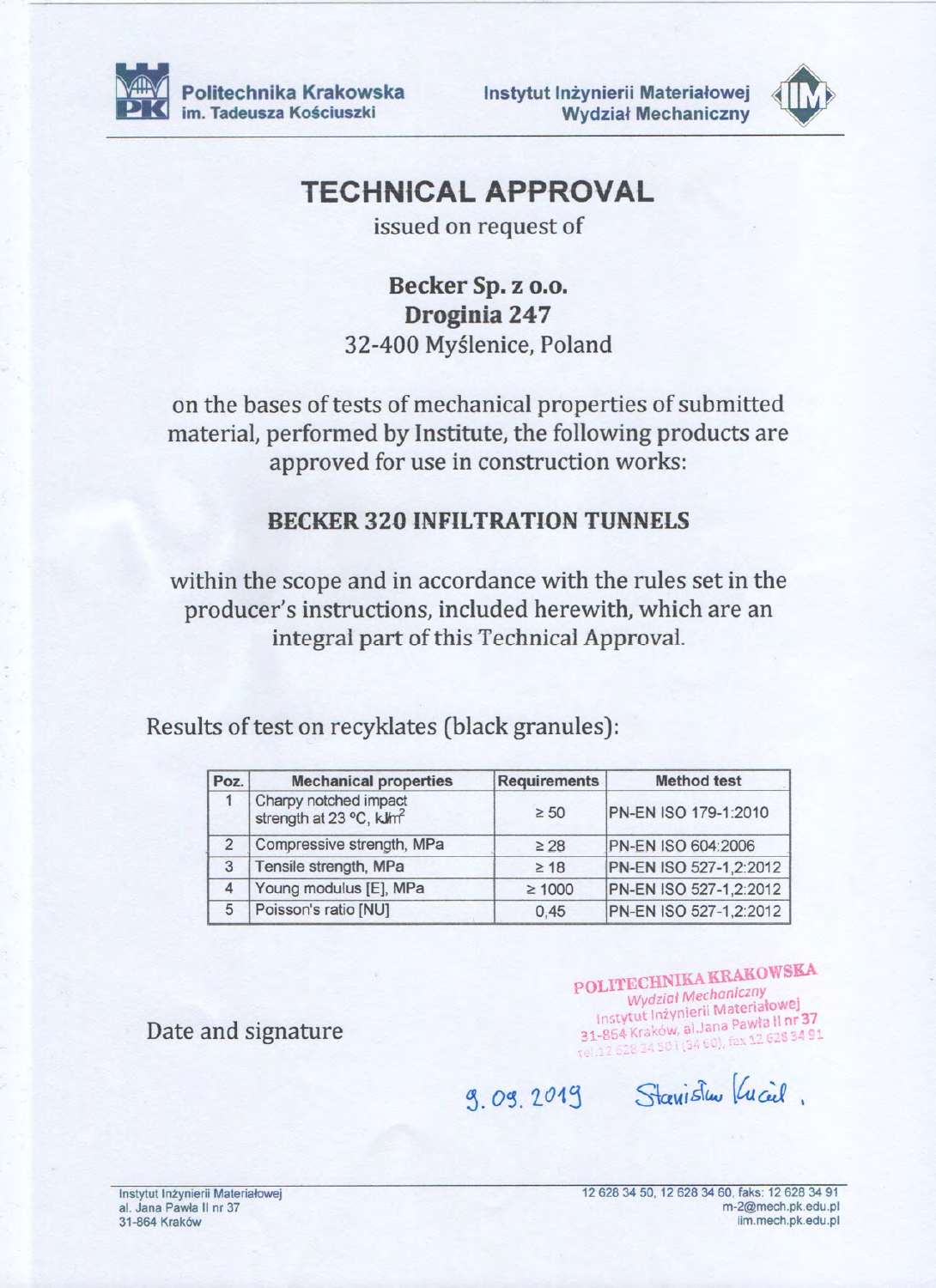## *PURPOSE, SCOPE AND CONDITIONS OF USE*

*The purpose of the Becker tunnel includes: retention and gravitational infiltration of the rainwater coming from the rooftops and hardened areas. The tunnels may also be used with biological sewage treatment plants. - The tunnels should be founded in a light and water conductive grounds.* 

*When founding Becker 320 tunnels, the following conditions must be met:* 

*The bottom of the excavation should be leveled off and covered with a 10 cm layer of 8/16 mm gravel,* 

*The tunnels should be placed on the layer of gravel and connected with each other by their overlapping edges. Then they should be wrapped in the geo-textile cover, with a 30 cm overlap,* 

- *the bottom surface of the tunnels should be placed at least*

*1.0 m above the ground water level,* 

*- the rainwater pipes should be placed with a proper slope,*

*- the top ends of the rainwater sewage system and filters should be compliant with the PN-EN 124:2000 norm,*

*- the distance between the tunnels and a building with a nonisolated basement should be at least 6.0 m,*

*- to drain an area of 100 m2 during a 150l/s/ha rainfall at least 3-7 tunnels are needed - it depends on the soil water conductivity factor.*

*Conditions of using the Becker 320 Infiltration Tunels:* 

*maximum load of the lorry traffic for vehicles up to 30 tons Minimum thickness of ground topping layer: 25 cm under the pedestrian traffic 75 cm under the passenger cars traffic 150 cm when under 30 t lorries* 

*Maximum depth of foundation*  (measured from the bo<sub>k</sub>tom of the tunnel): *- 250 cm*